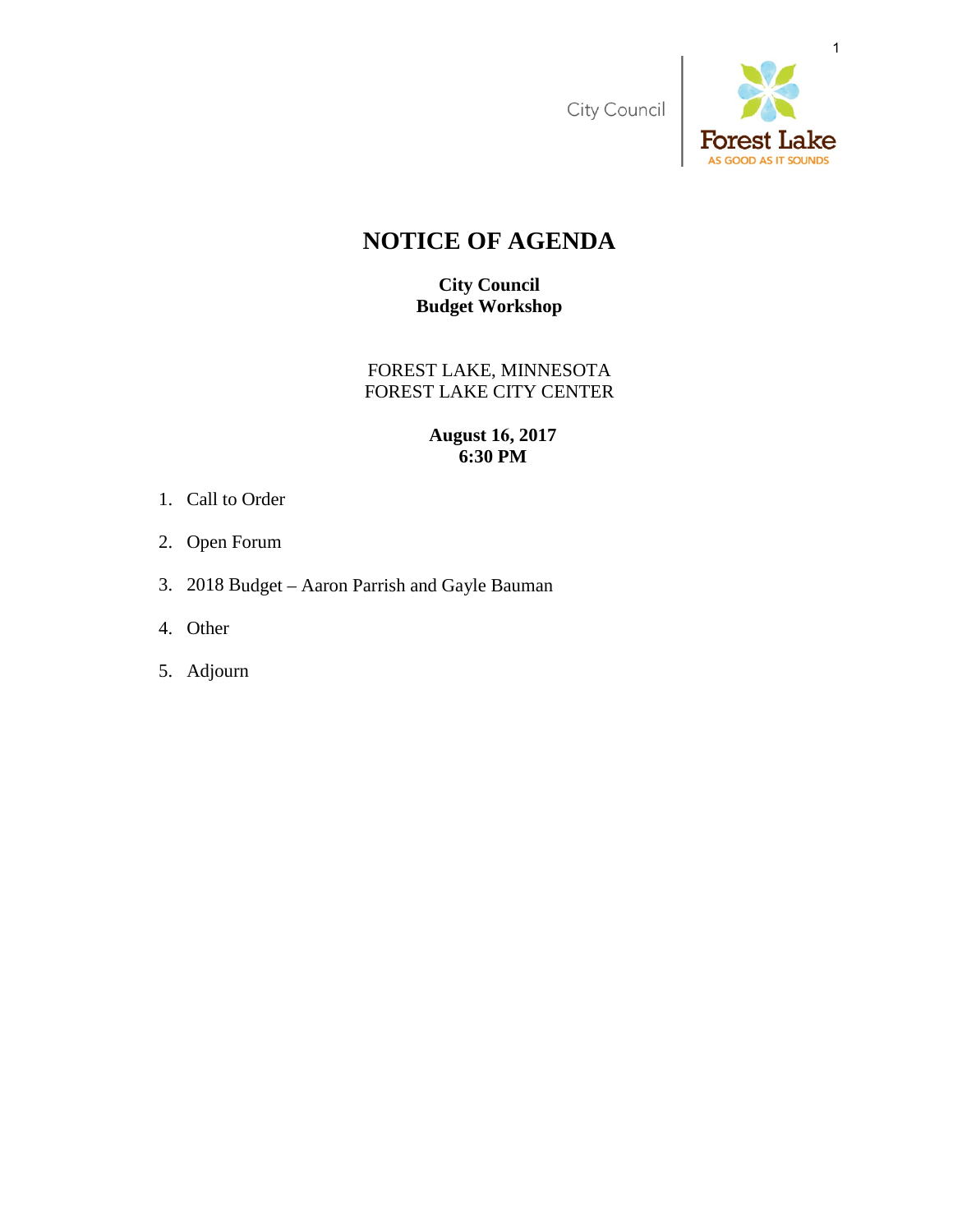

## **City of Forest Lake 2018 Budget Summary Sewer Enterprise Fund**

*Date of Adoption: December x, 2017 Responsible Department: Public Works*

#### **Sewer Enterprise Fund**

|                                                    | <b>Actual</b><br>2016 | <b>Budget</b><br>2017 | <b>Estimated</b><br>2017 | Proposed<br>2018 | <b>Budget %</b><br>Incr/(Decr) |
|----------------------------------------------------|-----------------------|-----------------------|--------------------------|------------------|--------------------------------|
| <b>Operating Revenues:</b>                         |                       |                       |                          |                  |                                |
| <b>User Charges</b>                                | \$<br>2,449,848 \$    | 2,540,340 \$          | 2,540,340 \$             | 2,756,000        | 8.5%                           |
| Miscellaneous Revenue                              | 37,010                | 8,000                 | 8,000                    | 30,000           | 275.0%                         |
| <b>Total Operating Revenues</b>                    | 2,486,858             | 2,548,340             | 2,548,340                | 2,786,000        | 9.3%                           |
| <b>Operating Expenses:</b>                         |                       |                       |                          |                  |                                |
| Wages and Benefits                                 | 310,836               | 317,820               | 317,820                  | 330,640          | 4.0%                           |
| <b>Materials and Supplies</b>                      | 39,977                | 92,600                | 92,600                   | 91,300           | $-1.4%$                        |
| <b>Professional Services</b>                       | 41,178                | 50,480                | 50,480                   | 50,350           | $-0.3%$                        |
| <b>Utilities</b>                                   | 41,146                | 50,000                | 50,000                   | 50,000           | 0.0%                           |
| Repairs and Maintenance                            | 36,923                | 75,000                | 75,000                   | 95,000           | 26.7%                          |
| Insurance                                          | 24,994                | 34,230                | 34,230                   | 28,490           | $-16.8%$                       |
| Depreciation                                       | 467,553               | 469,200               | 469,200                  | 469,000          | 0.0%                           |
| Metro Sewer Charges                                | 1,224,660             | 1,300,000             | 1,300,000                | 1,414,250        | 8.8%                           |
| Miscellaneous                                      | 15,546                | 9,500                 | 9,500                    | 2,500            | $-73.7%$                       |
| <b>Total Operating Expenses</b>                    | 2,202,814             | 2,398,830             | 2,398,830                | 2,531,530        | 5.5%                           |
| <b>Operating Income (Loss)</b>                     | 284,044               | 149,510               | 149,510                  | 254,470          | 70.2%                          |
| <b>Nonoperating Revenues (Expenses)</b>            |                       |                       |                          |                  |                                |
| <b>Connection Fees</b>                             | 326,550               | 129,060               | 129,060                  | 171,000          | 32.5%                          |
| Interest & Fiscal Charges                          | (16, 119)             | (95, 654)             | (95, 654)                | (105, 510)       | 10.3%                          |
| Investment Income                                  | 33,155                | 25,000                | 25,000                   | 25,000           | 0.0%                           |
| Intergovernmental                                  | 93,023                |                       |                          |                  | 0.0%                           |
| <b>Other Nonoperating Revenue</b>                  | (68,029)              |                       |                          |                  | 0.0%                           |
| Gain (Loss) on Sale of Assets                      | 810                   |                       |                          | 250              | 0.0%                           |
| <b>Total Nonoperating Revenue</b><br>(Expense)     | 369,390               | 58,406                | 58,406                   | 90,740           | 55.4%                          |
|                                                    |                       |                       |                          |                  |                                |
| Income (Loss) Before<br><b>Operating Transfers</b> | 653,434               | 207,916               | 207,916                  | 345,210          | 66.0%                          |
| <b>Operating Transfers Out</b>                     | (25,000)              | (25,000)              | (25,000)                 | (25,000)         | 0.0%                           |
| <b>Net Income (Loss)</b>                           | 628,434               | 182,916               | 182,916                  | 320,210          | 75.1%                          |
| <b>Net Assets:</b>                                 |                       |                       |                          |                  |                                |
| <b>Beginning of Year</b>                           | 12,159,129            | 12,787,563            | 12,787,563               | 12,970,479       |                                |
| <b>End of Year</b>                                 | 12,787,563 \$         | 12,970,479 \$         | 12,970,479 \$            | 13,290,689       |                                |
| <b>Statement of Cash Flows</b>                     |                       |                       |                          |                  |                                |
| Net Income (Loss)                                  | 628,434               | 182,916               | 182,916                  | 320,210          |                                |
| Add: Depreciation                                  | 467,553               | 469,200               | 469,200                  | 469,000          |                                |
| Less: Capital Outlay                               | (53, 117)             | (8,700)               | (8,700)                  | (42, 750)        |                                |
| Less: Principal on Debt                            | 4,195,000             | (415,000)             | (415,000)                | (365,000)        |                                |
| Less: Lift Station project                         |                       |                       | (2,000,000)              | (2,300,000)      |                                |
| Net Increase (Decrease) in Cash                    | S<br>5,237,870        | 228,416               | (1,771,584)              | (1,918,540)      |                                |
| <b>Ending Cash Balance</b>                         | 7,689,163<br>\$       | 7,917,579             | 5,917,579                | 3,999,039        |                                |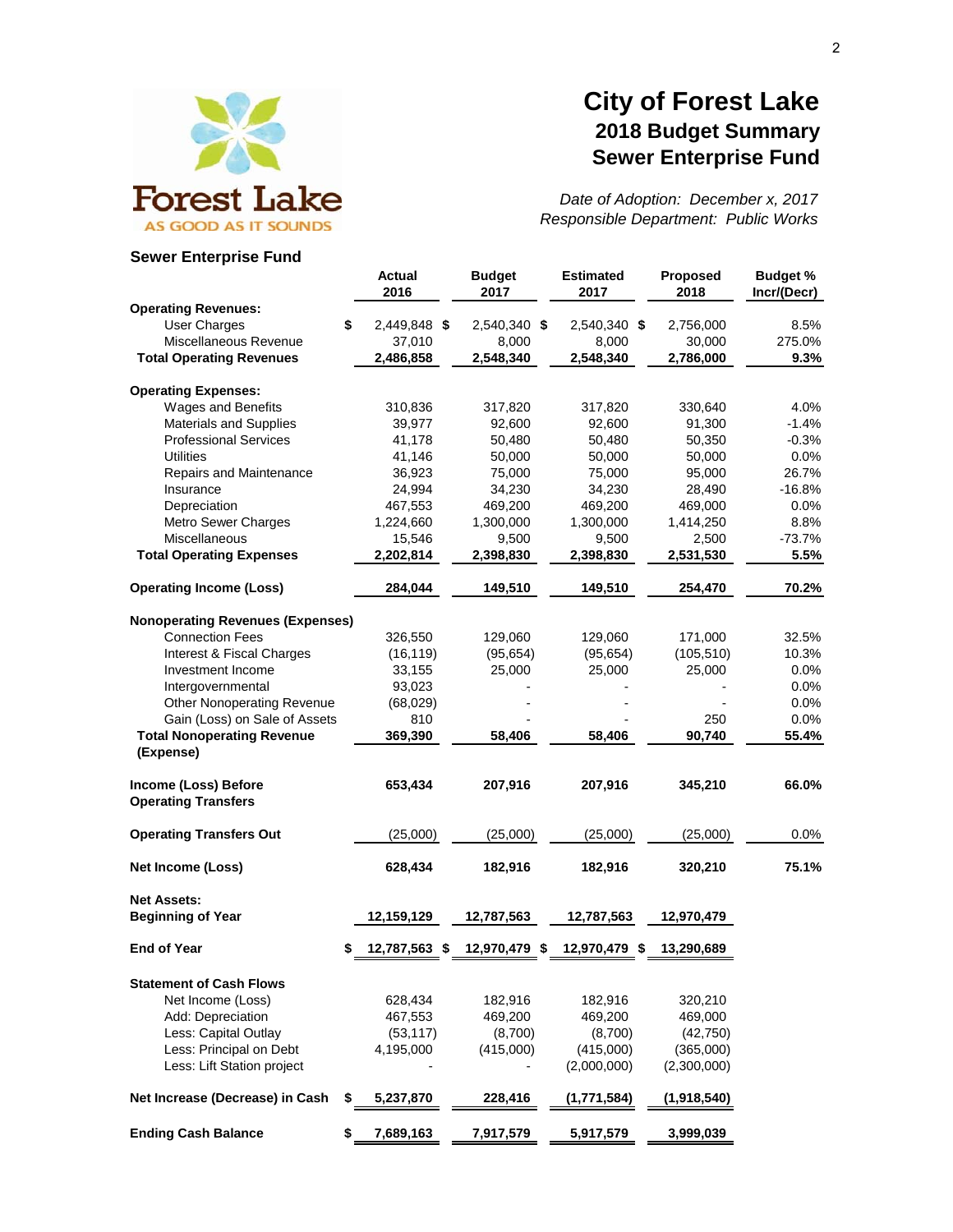

# **City of Forest Lake 2018 Budget Summary Surface Water Management Fund**

*Date of Adoption: December x, 2017*

### **Surface Water Management Fund**

|                                                       | <b>Actual</b><br>2016 | <b>Budget</b><br>2017 | <b>Estimated</b><br>2017 | <b>Proposed</b><br>2018 | <b>Budget %</b><br>Incr/(Decr) |
|-------------------------------------------------------|-----------------------|-----------------------|--------------------------|-------------------------|--------------------------------|
| <b>Revenues:</b>                                      |                       |                       |                          |                         |                                |
| Intergovernmental Revenue                             | \$<br>40,390 \$       | \$                    | \$                       |                         | N/A                            |
| <b>Charges for Services</b>                           | 406,107               | 421,200               | 421,200                  | 506,800                 | 20.32%                         |
| Interest                                              | 4,785                 | 2,000                 | 2,000                    | 2,500                   | 25.00%                         |
| <b>Total Revenues</b>                                 | 451,282               | 423,200               | 423,200                  | 509,300                 | 20.34%                         |
| <b>Expenditures:</b>                                  |                       |                       |                          |                         |                                |
| <b>Current</b>                                        |                       |                       |                          |                         |                                |
| <b>Public Works</b>                                   |                       |                       |                          |                         |                                |
| <b>Public Works</b>                                   | 154,585               | 212,370               | 212,370                  | 381,350                 | 79.57%                         |
| <b>Total Public Works</b>                             | 154,585               | 212,370               | 212,370                  | 381,350                 | 79.57%                         |
| <b>Total Current Expenditures</b>                     | 154,585               | 212,370               | 212,370                  | 381,350                 | 79.57%                         |
| <b>Capital Outlay</b>                                 |                       |                       |                          |                         |                                |
| <b>Public Works</b>                                   | 87,758                | 193,700               | 193,700                  | 110,000                 | $-43.21%$                      |
| <b>Total Capital Outlay</b>                           | 87,758                | 193,700               | 193,700                  | 110,000                 | $-43.21%$                      |
| <b>Total Expenditures</b>                             | 242,343               | 406,070               | 406,070                  | 491,350                 | 21.00%                         |
| <b>Excess (Deficit) of Revenues</b>                   | 208,938               | 17,130                | 17,130                   | 17,950                  | 4.79%                          |
| <b>Over Expenditures</b>                              |                       |                       |                          |                         |                                |
| <b>Other Financing Sources (Uses)</b>                 |                       |                       |                          |                         |                                |
| <b>Operating Transfers Out</b>                        | (25,000)              | (25,000)              | (25,000)                 | (25,000)                | 0.00%                          |
| Gain (Loss) on Sale of Assets                         |                       |                       |                          | 10,000                  | N/A                            |
| <b>Total Other Financing</b><br><b>Sources (Uses)</b> | (25,000)              | (25,000)              | (25,000)                 | (15,000)                | -40.00%                        |
|                                                       |                       |                       |                          |                         |                                |
| <b>Net Change in Fund Balance</b>                     | 183,938               | (7, 870)              | (7, 870)                 | 2,950                   | $-137.48%$                     |
| <b>Fund Balances:</b>                                 |                       |                       |                          |                         |                                |
| <b>Beginning of Year</b>                              | 349,724               | 533,662               | 533,662                  | 525,792                 |                                |
| <b>End of Year</b>                                    | \$<br>533,662 \$      | 525,792 \$            | 525,792 \$               | 528,742                 |                                |